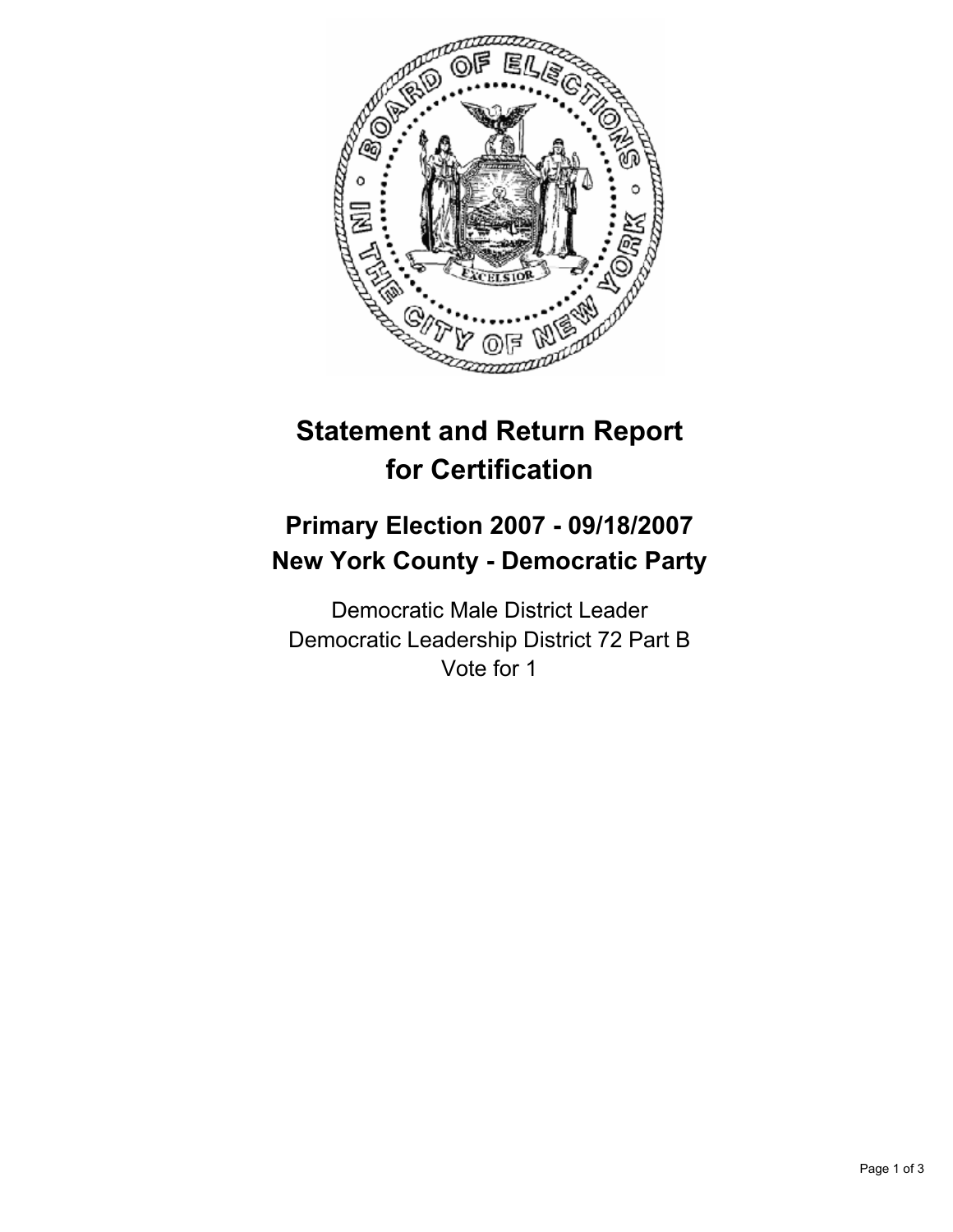

## **Assembly District 72**

| <b>Total Votes</b> | 2,056 |
|--------------------|-------|
| MIGUEL MARTINEZ    | 1,805 |
| WIGBERTO ASTACIO   | 251   |
| AFFIDAVIT          | 20    |
| ABSENTEE/MILITARY  | 21    |
| <b>EMERGENCY</b>   | 4     |